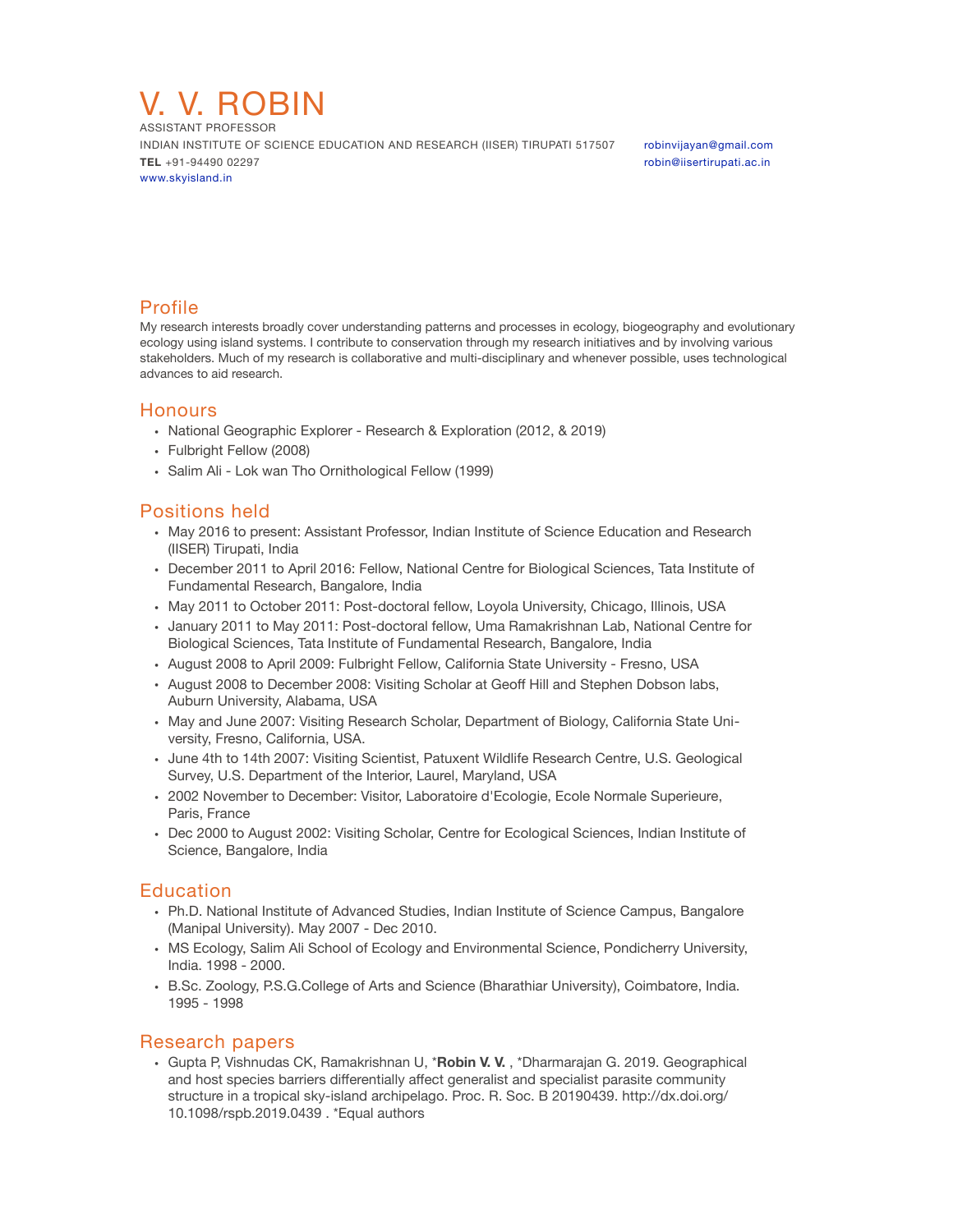- Arigela RK, Singh RKR, Kabeer KAA, GVS Murthy, and **V. V Robin**. Phytodiversity Inventorisation and Mapping of Shola grasslands of Kodaikanal Wildlife Sanctuary, Western Ghats, India. Indian Forester, 145 (3) : 214-226, 2019
- Koparde P, Mehta P, Mukherjee S, **Robin V. V**. Quaternary climatic fluctuations and resulting climatically suitable areas for Eurasian owlets. Ecology & Evolution. 2019;00:1–11. https:// doi.org/10.1002/ece3.5086
- Arasumani M., Danish Khan, C.K. Vishnudas, M. Muthukumar, Milind Bunyan\*, **V.V. Robin**\*. 2019. Invasion compounds and ecosystem-wide loss to afforestation in the tropical grasslands of the Shola Sky Island. Biological Conservation. 230 (2019) 141-150. 10.1016/j.biocon. 2018.12.019. \*Equal authors
- Buxton R. T., Agnihotri S., **Robin V. V.**, Goel A., and Balakrishnan R. 2018. Acoustic indices as rapid indicators of avian diversity in different land-use types in an Indian biodiversity hotspot. Journal of Ecoacoustics. 2: #GWPZVD. https://doi.org/10.22261/JEA.GWPZVD
- Koparde, P., Prachi Mehta, Sushma Reddy, Uma Ramakrishnan, Shomita Mukherjee\* and **V. V. Robin**\*. 2018. The critically endangered forest owlet *Heteroglaux blewitti* is nested within the currently recognized Athene clade: A century-old debate addressed. PLoS ONE [https://](https://doi.org/10.1371/journal.pone.0192359) [doi.org/10.1371/journal.pone.0192359](https://doi.org/10.1371/journal.pone.0192359). \*Equal authors
- Arasumani M., Danish Khan, Arundhati Das, Ian Lockwood, Robert Stewart, Ravi A Kiran, M. Muthukumar, Milind Bunyan\*, **V.V. Robin**\*. 2018. Not seeing the grass for the trees: Timber plantations and agriculture shrink tropical montane grassland by two-thirds over four decades in the Palani Hills, a Western Ghats Sky Island. PLoS ONE 10.1371/journal.pone.0190003
- Wickramasinghe N, **Robin V. V.**, Ramakrishnan U, Reddy S, Seneviratne SS. 2017. Non-sister Sri Lankan white-eyes (genus Zosterops) are a result of independent colonizations. PLoS ONE12(8): e0181441. https://doi.org/10.1371/journal.pone.0181441
- **V.V. Robin**, C.K. Vishnudas, P. Gupta, F.E. Rheindt, D. Hooper, U. Ramakrishnan and S. Reddy. 2017. Two new avian genera of songbirds represent endemic radiations from the Shola Sky Islands of the Western Ghats, India. BMC Evolutionary Biology. 17:31. DOI 10.1186/ s12862-017-0882-6 http://rdcu.be/oKUS
- Chetana Purushottam and **V.V. Robin**. 2016. Sky Island bird populations isolated by ancient genetic barriers are characterized by different song traits than those isolated by recent deforestation. Ecology and Evolution. 6: 7334–7343. DOI: 10.1002/ece3.2475
- Ramachandran, V\*, **V.V. Robin\*** , Krishnapriya Tamma and U. Ramakrishnan. 2016. Climatic and geographic barriers drive distributional patterns of bird phenotypes within peninsular India. Journal of Avian Biology. DOI: 10.1111/jav.01278
- **V.V. Robin**, C.K. Vishnudas, P. Gupta and U. Ramakrishnan. 2015. Deep and wide valleys drive nested phylogeographic patterns across a montane bird community. Proceedings of the Royal Society of Biology - B. 1810 (282). http://dx.doi.org/10.1098/rspb.2015.0861
- **V.V. Robin**, P. Gupta, Thatte, P., and U. Ramakrishnan. 2015. Islands with islands: Two montane paleo-endemic birds impacted by recent anthropogenic fragmentation. Molecular Ecology. http://dx.doi.org/10.1111/mec.13266
- Varma, V., Jayashree Ratnam, Vinatha Viswanathan, Anand M. Osuri, Jacobus C. Biesmeijer, M.D. Madhusudan, Mahesh Sankaran, Meghna Krishnadas, Deepak Barua, Megha Budruk, Kavita Isvaran, Rajah Jayapal, Jahnavi Joshi, Krithi K. Karanth, Jagdish Krishnaswamy, Raman Kumar, Shomita Mukherjee, Harini Nagendra, Madhura Niphadkar, Nisha Owen, Navendu Page, Soumya Prasad, Suhel Quader, R. Nandini, **V.V. Robin**, Steven M. Sait, Manzoor A. Shah, Hema Somanathan, Umesh Srinivasan, Bharath Sundaram. 2015. Perceptions of priority issues in the conservation of biodiversity and ecosystems in India. Biological Conservation. 187 (2015): 201-211
- **V.V. Robin**, C.K. Vishnudas and Uma Ramakrishnan. 2014. Reassessment of the distribution and threat status of the Western Ghat endemic bird, Nilgiri Pipit *Anthus nilghiriensis*. Current Science. 107 (4): 622-630.
- **V.V. Robin** and R. Nandini. 2012. Shola habitats on sky islands: status of research on montane forests and grasslands in southern India. Current Science. 103 (12): 1427-1437.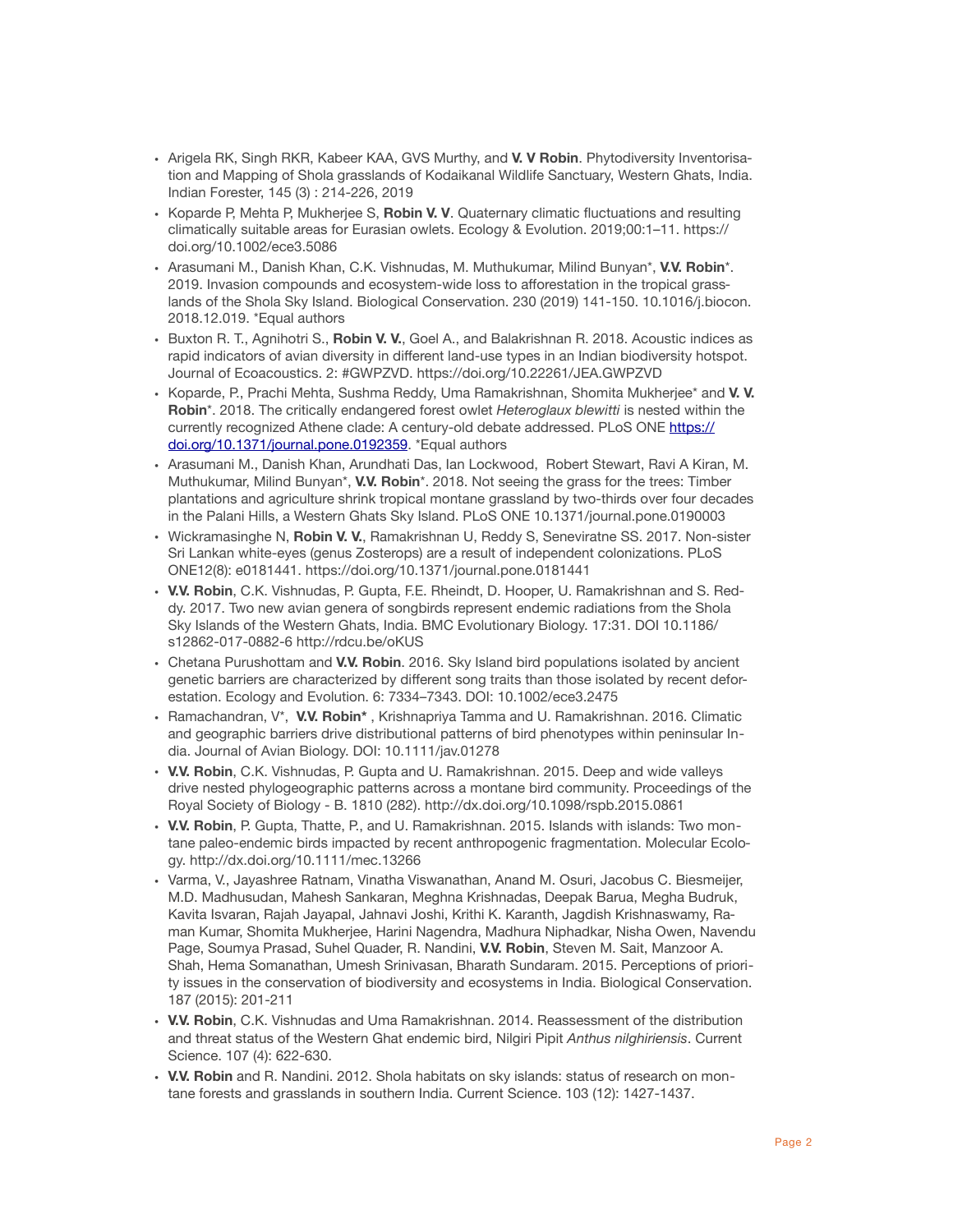- Sridhar,H., U. Srinivasan, R.A. Askins, J.C. Canales-Delgadillo, C. Chen, D.N. Ewert, G.A. Gale, E. Goodale, W.K. Gram, P.J. Hart, K.A. Hobson, R.L. Hutto, S.W. Kotagama, J.L. Knowlton, T.M. Lee, C.A. Munn, S. Nimnuan, B.Z. Nizam, G. Peron, **V.V. Robin**, A.D. Rodewald, P.G. Rodewald, R.L. Thomson, P. Trivedi, S.L. Van Wilgenburg and K. Shanker. 2012. Positive Relationships between Association Strength and Phenotypic Similarity Characterize the Assembly of Mixed-Species Bird Flocks Worldwide. The American Naturalist. 180 (6): 777-790 777-790
- **V.V. Robin** and S, Rao. 2012. Notes on two migratory cuckoos from the Western Ghats, Tamil Nadu, southern India. Indian Birds (an international, peer reviewed newsletter). Vol. 7, No.5: 145-146.
- **V.V. Robin.** 2011. Plumage description of the juvenile White-bellied Shortwing *Brachypteryx albiventris*, and a note on its phenology. Indian Birds. Vol. 7, No.5: 115-116.
- **V.V. Robin**, A. Sinha and U. Ramakrishnan. 2011. A view from the past: shortwings and sky islands of the Western Ghats. Indian Birds Vol. 7. 30-33.
- **V.V. Robin**, U. Ramakrishnan and A. Sinha. 2011. Determining the sex of a monomorphic, threatened, endemic passerine, the White-bellied Shortwing in the sky islands of southern India. Current Science. Vol. 101, No.5: 1-4.
- **V.V. Robin**, M. Katti and A. Sinha. 2011. Singing from the skies: Geographic and individual variation of bird song in a threatened, endemic bird on the sky islands of southern India. Animal Behaviour. doi:10.1016/j.anbehav.2011.05.03
- **V.V. Robin**, A. Sinha and U. Ramakrishnan. 2010. Ancient geographical gaps and paleo-climate shape the phylogeography of an endemic bird in the sky islands of southern India. PLoS ONE 5, e13321.
- Eben Goodale, B. Z. Nizam, **V. V. Robin**, Hari Sridhar, Pranav Trivedi, S. W. Kotagama, U. K. G. K. Padmalal, Rahula Perera, P. Pramod and Lalitha Vijayan. 2009. Regional variation in the composition and structure of mixed-species bird flocks in the Western Ghats and Sri Lanka. Current Science. Vol. 97 No.5:1-16.
- **V.V. Robin**, R. Sukumar and Jean-Marc Thiollay. 2006. Status and distribution of the Whitebellied Shortwing Brachypteryx major in Karnataka and Goa, India. Bird Conservation International. 16:345-351
- **V.V. Robin**. 2005. A record of a Sooty Tern from the Valparai plateau, south India. Indian Birds. Vol. 1. No.6. pp 142-143
- **V.V. Robin**. 2005. A note on the breeding biology of the White-bellied Shortwing Brachypteryx major from the Western Ghats, South India. Indian Birds. Vol. 1. No.6. pp 145-146
- **V.V. Robin** and R. Sukumar. 2002. Status and habitat utilisation of a threatened bird, Whitebellied Shortwing Brachypteryx major in the Western Ghats (Kerala and Tamil Nadu), India. Bird Conservation International. Bird Conservation International, Vol. 12, Issue 04. pp335-351.
- **V. V. Robin** and Priya Davidar. 2002. Vertical stratification of birds in mixed-species foraging flocks in Parambikulam, South India: A comparison between two habitats. Journal of Bombay Natural History Society. Volume 99, Issue 3. pp 389-399.

### Book Chapter

- 2014. Birds of Kodaikanal. In Pradeep Chakravarthy, Anil Choudhry, Jayashree Kumar, Girija Viraraghavan eds. Kodaikanal : Vanishing Heritage of an Island in the sky. Niyogi Books. ISBN-10: 9383098562
- V.V. Robin and A. Sinha. (2013) Short-sighted about the Shortwing? Research and conservation on a threatened, endemic bird on the sky islands of southern India. N. Singaravelan (eds). Rare animals of India. Bentham Publishers. Chapter 8, pp 145-160.

### Book Reviews

- V.V. Robin and R. Nandini. 2007. Birds of Two Worlds: The Ecology and Evolution of Migration. Russell Greenberg and Peter P. Marra (eds). The John Hopkins University Press. 466 pp. Current Science. Vol. 92, No. 5. 692-693.
- V.V. Robin and Anindya Sinha. 2007. Birds beyond watching. Abdul Jamal Urfi. Universities Press. 214pp. Current Science – Vol. 92, No.6. 840-841.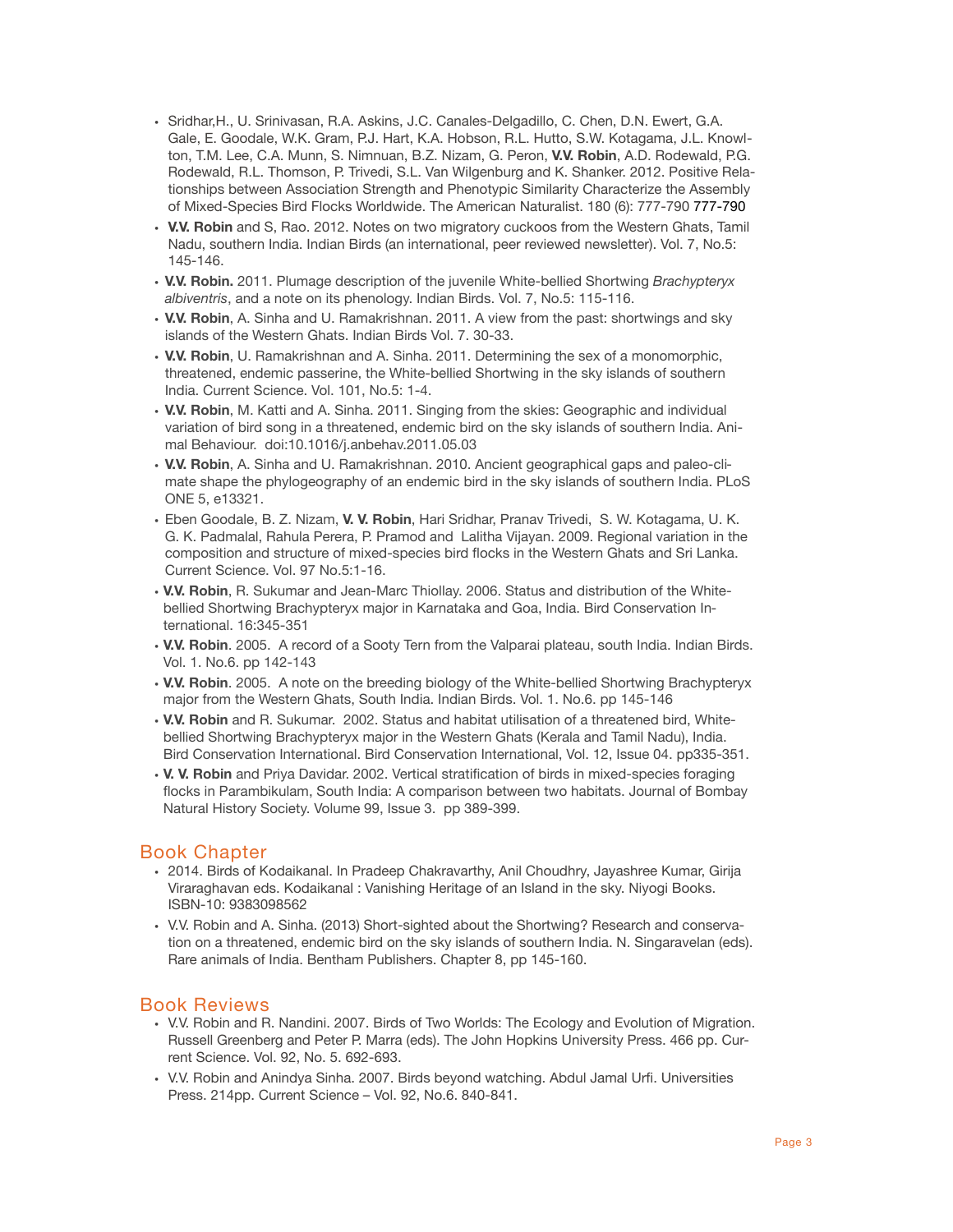# **Grants**

- 2019: Dhuleep Mathai Nature Conservation Trust grant for restoration and management of Shola habitat (Co-PI CK Vishnudas)
- 2019: Dhuleep Mathai Nature Conservation Trust grant for citizen science, bird atlas project in Tirupati. (Co-PI Nandini Rajamani)
- 2019: Kodaikanal Wildlife Sanctuary TANII Grant for research in Kodaikanal
- 2019: Indo-US Science and Technology Forum grant for training in Bioacoustics with Cornell University
- 2019: National Geographic Explorer Award.
- 2018: CoPI on National Geographic Young Explorer grant to Abhimanyu Lele to study the status and distribution of Nilgiri Pipit, a montane, endemic bird.
- 2017: Ministry of Environment, Forests & Climate Change grant on conservation biology of the critically endangered bird Forest Owlet. PI with Shomita Mukherjee & Rajah Jayapal (Grant administered through SACON).
- 2017: Dhuleep Mathai Nature Conservation Trust grant for research on Nilgiri Pipit occupancy and grassland mapping, PI with CK Vishnudas and Milind Bunyan
- 2017: Dhuleep Mathai Nature Conservation Trust grant to support session on Rivers and Biogeography, at the International Biogeography Society India meeting. Co-authored with Nachiket Khelkar
- 2016: DST SERB Early Career Grant for project on biogeography of peninsular Indian bird
- 2016: DST SERB Grant (Co-PI) Grant for automated bird song recording and identification
- 2016: Indian National Trust for Art and Cultural Heritage grant to study landscape change in the Palani Hills (with INTACH Kodaikanal, lead investigator in grant co-authored with 6 other investigators)
- 2015: National Geographic Committee for Research and Exploration Grant. Using Music To Create Awareness Of Threatened Birds Of Western Ghats: Beatbox And Bird Songs.
- 2015: Indian Bird Conservation Network (IBCN). Using Music To Create Awareness Of Threatened Birds Of Western Ghats: Beatbox And Bird Songs
- 2015: International Biogeographic Society (IBS) Travel grant to attend the IBS meeting in Germany. January 2015.
- 2013: International Biogeographic Society (IBS) Early Career Biogeographers Committee grant to attend the IBS meeting in Miami. January 2013.
- 2012: National Geographic Committee for Research and Exploration grant. January 2012 August 2013.
- 2011: International Biogeographical Society. Travel Grant to present an invited oral presentation on behalf of U Ramakrishnan at 5th International Biogeographical Society Conference, Crete, Greece. January 2011.
- 2010: Critical Ecosystem Partnership Fund (CEPF). February 2011 January 2011. (co-authored grant with Dr. Anil Prabhakar, IIT Chennai)
- 2010: International Ornithological Congress Travel Support Committee. Travel Grant to attend the 25th International Ornithological Congress at Brazil.
- 2009: Council of Scientific and Industrial Research (CSIR). October 2009 to September 2011 (co-authored grant with Dr. Uma Ramakrishnan, NCBS Bangalore)
- 2009: Critical Ecosystem Partnership Fund (CEPF). August 2009 to February 2011.
- 2008: Fulbright Doctoral and Research Fellowship for research (August 2008 to April 2009).
- 2008: International Society for Behavioral Ecology, Travel Grant
- 2008: American Ornithological Union, Travel Grant
- 2007: Patuxent Research Centre, USGS, Maryland USA, supported travel and accommodation at PRC.
- 2007: International Activities Program of the College of Science & Mathematics Grant, California State University, Fresno USA.
- 2006: International Ornithological Congress, Germany. Travel Grant.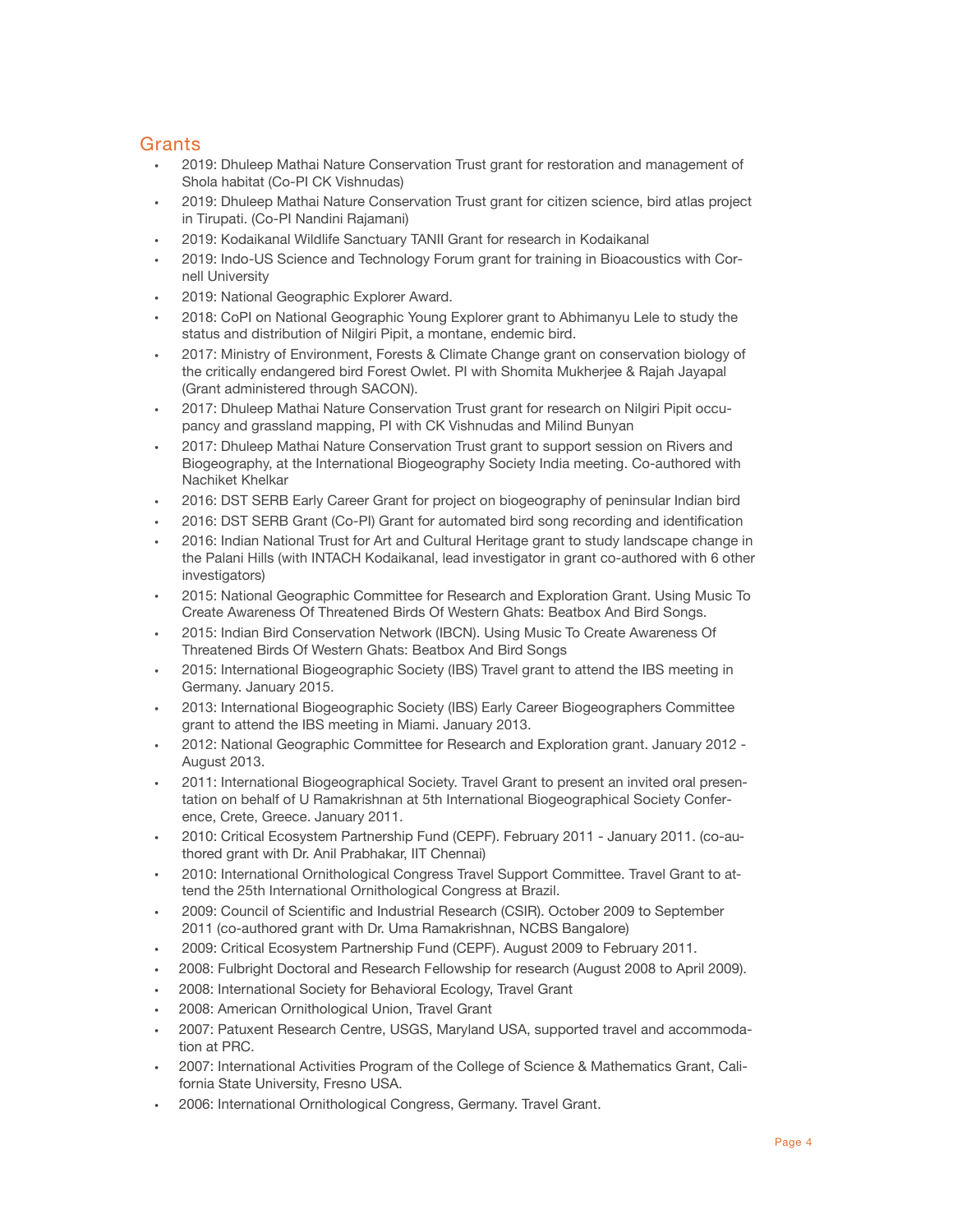- 2006: Department of Science and Technology, Government of India- Travel Grant to attend International Ornithological Congress, Germany.
- 2006: Sir Dorabji Tata Trust- Education and Travel Grant supported visit to museums of Natural History at London, Berlin and Frankfurt
- 2006: Department of Science and Technology. Government of India. Grant towards International Tree and Flying Squirrel Colloquia held at Periyar, March 2006
- 2006: World Wide Fund for Nature India. Grant towards International Tree and Flying Squirrel Colloquia held at Periyar, March 2006 and site workshops on nocturnal mammals.
- 2006: Ministry of Environment and Forests. Grant towards International Tree and Flying Squirrel Colloquia held at Periyar, March 2006.
- 2006: Wildlife Conservation Society, India Program. Small Grant towards International Tree and Flying Squirrel Colloquia held at Periyar, March 2006
- 2006: Ashoka Trust for Research in Ecology and Environment (ATREE). Small Grant towards International Tree and Flying Squirrel Colloquia
- 2005: Indo-US Science and Technology Forum. Grant towards travel of five American plenary speakers for International Tree and Flying Squirrel Colloquia held at Periyar, March 2006.
- 2005: Wildlife Conservation Society, India Program. Small Grant
- 2004: Ministry of Environment and Forests, Eastern Ghats Western Ghats committee. Research Grant
- 2003: Nityata Foundation. Vehicle granted as support towards Shortwing Conservation Biology project.
- 2002: Lufthansa Travel Grant for training at Ecole Normale Superieure, Paris.
- 2002: Asian Nature Conservation Fund
- 2002: Nityata Foundation. Research Grant.
- 2001: Salim Ali Conservation Fund- Bombay Natural History Society
- 2000: Wildlife Conservation Society, India Program. Small Grant
- 1999: Salim Ali- Lok wan Tho Ornithological Fellowship- Bombay Natural History Society

### Sponsorship

- 2009: Raised funds for Narendra Babu Memorial Fund to sponsor the first Narendra Babu Memorial Lecture and high tea held at Young Ecologists Talk and Interact (YETI) 2009 meeting of over 350 students from all over India.
- 2005: 60% sponsorship of accommodation costs supported by Kerala Tourism and Development Corporation towards the International Tree and Flying Squirrel Colloquia held at Periyar, March 2006
- 2005: Banquet dinner and audio visual equipment sponsored by Muthoot Cardamom County towards the International Tree and Flying Squirrel Colloquia held at Periyar, March 2006

# Other Positions and visitorships

- November 2011 to September 2013: Fellow, Nature Conservation Foundation, Mysore and Bangalore, India
- January 2011 to May 2014: Research Associate, National Institute of Advanced Studies, Indian Institute of Science, Bangalore, India
- July 2009 to December 2010: Senior visiting research student. National Centre for Biological Sciences, Tata Institute of Fundamental Research, Bangalore, India

## Presentations (International Conferences)

• **V. V. Robin** and Purushottam. 2018. Using bird songs to understand impacts of isolation across biogeographic and anthropogenic barriers in a Sky Island system of the Western Ghats. Invited talk. 13th Western Pacific Conference on Acoustics (WESPAC 2018). 11-15 Nov 2018.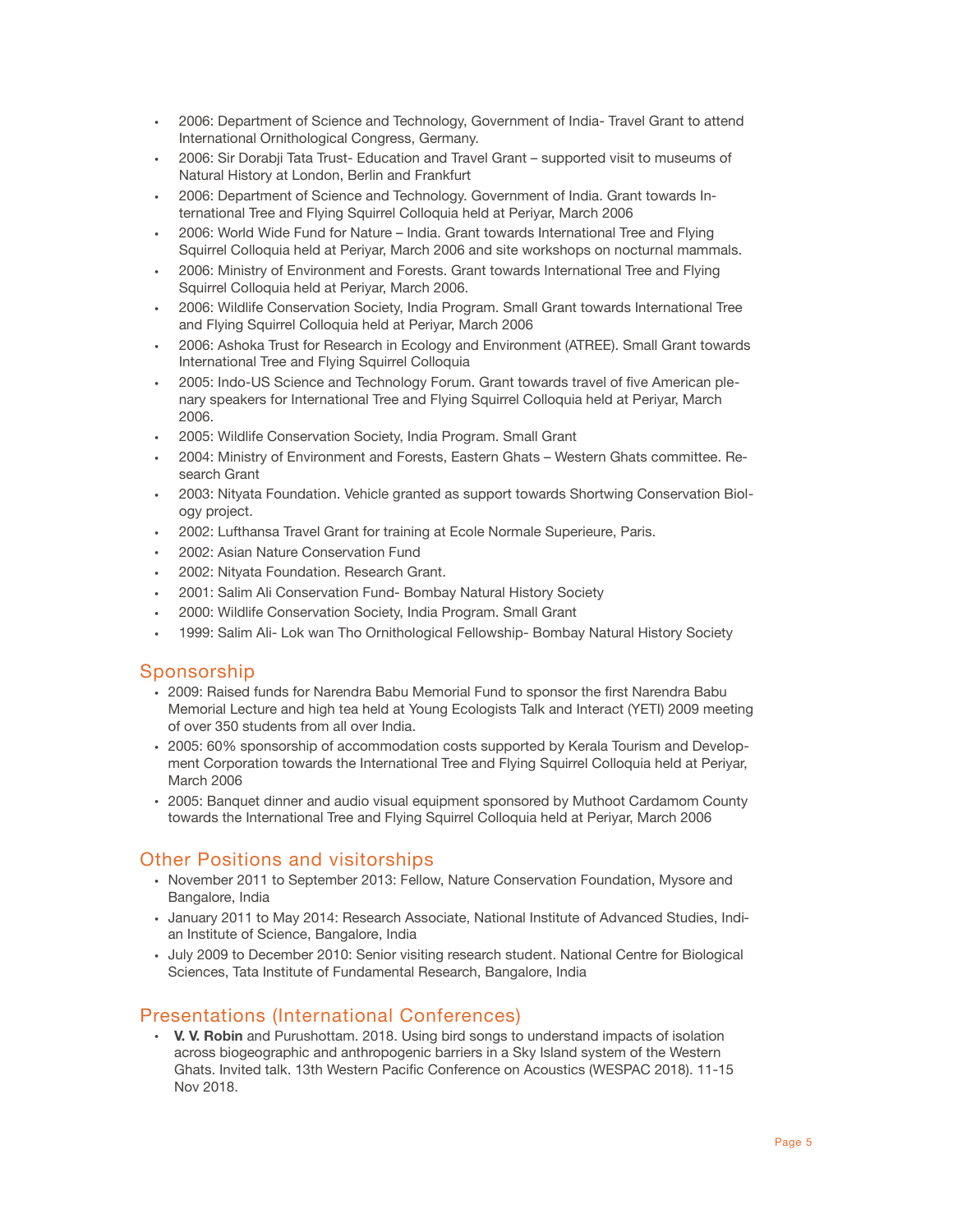- **V. V. Robin** and Purushottam. 2017. Bird song variation across biogeographic and anthropogenic barriers in a Sky Island system. Oral presentation. XXVI International Bioacoustics Conference. 8-13 October 2017. Haridwar, India.
- **V. V. Robin**, C.K. Vishnudas, P Gupta and Ramakrishnan, U. 2015. Deepest, widest valleys cause largest phylogepgraphic impact across a montane bird community. Lightning talk and poster presentation at the International Biogeography conference, Bayreuth, Germany. Jan 2015.
- **V. V. Robin**, P Gupta and Ramakrishnan, U. 2013. Comparative phylogeography of the entire understorey bird community in a sky island reveals differential impacts of island structure on population structure. Oral presentation at the International Biogeography conference, Miami, USA. Jan 2013.
- **V. V. Robin**, A Nyari, P Gupta, Ramakrishnan, U and Reddy, S. 2012. Bridges and islands in the sky. Do speciation patterns in Shortwings on Western Ghats sky islands correspond to ecological breaks? Poster presentation at the conference Evolution, Ottawa, Canada, July 2012.
- **V. V. Robin**, Gupta, P, Reddy, S, Sinha, A, Ramakrishnan, U. 2011. The role of ancient geographical gaps on the evolution of birds on sky islands of the Western Ghats, southern India. Oral presentation at the conference Evolution, Norman, Oklahoma, USA, June 2011.
- **V. V. Robin** and U. Ramakrishnan. 2011. A phylogeographic paradigm for India? Invited oral presentation delivered on behalf of U Ramakrishnan at the 5th International Biogeographical Society Conference, Crete, Greece. January 2011.
- **V. V. Robin**, M. Katti, U. Ramakrishnan and A. Sinha. 2010. Singing from the skies: Bird song structure and individual variation on genetically different "sky-islands" of southern India. Research paper orally presented at the 25th International Ornithological Congress, Brazil. August 2010.
- **V. V. Robin.** 2008. The influence of core species on the presence and behaviour of associated species in mixed-species foraging flocks of birds. Research paper orally presented at 12th International Society for Behavioral Ecology Congress, Cornell University, Ithaca, USA. August 2008.
- **V. V. Robin**, A. Sinha and U. Ramakrishnan. 2008. Mountain gaps determine population structure of a threatened, endemic bird in the montane forests of Western Ghats, India. Research paper orally presented at 125th American Ornithological Union, Portland, Oregon USA. August 2008.
- M. Katti and **V. V. Robin**. 2008. Of species lost and found: A synthetic perspective on recent ornithological findings from north-eastern India. Research paper orally presented by M. Katti at 125th American Ornithological Union, Portland, Oregon USA. August 2008.
- **V. V.Robin**, J-M Thiollay, A. Sinha and A. Sancheti. 2006. Population isolation in a naturally fragmented landscape: the White-bellied Shortwing in the montane evergreen forests of the Western Ghats, southern India. Journal of Ornithology. Vol 147-(5)-1: 100. – Research paper orally presented at 24th International Ornithological Congress, Hamburg, Germany. August 2006.
- **V. V. Robin** and Priya Davidar. 2001. Species composition and association of birds in mixedspecies foraging flocks at Parambikulam Wildlife Sanctuary, South India.- Research Paper presented orally at the International Conference of Tropical Ecosystems: Structure, Diversity and Human Welfare organised by the Association for Tropical Biology (ATB), Bangalore, India. July 2001.

# Invited seminars

- 21 January 2019 How can we use bird songs and genetics to understand the biology of birds? Lessons from Shola Sky Island birds. Invited talk at SACON, Coimbatore.
- 3 December 2018 Western Ghats Sky Islands: What are they, how are species formed, and how do they go extinct? Invited Plenary talk at National Research Scholars Meeting 2018. ACTREC
- 14 September 2018 What are Sky Islands? An introduction to Palani Sky Islands. Talk at the opening of INTACH museum on People of Palani Hills, at Kodaikanal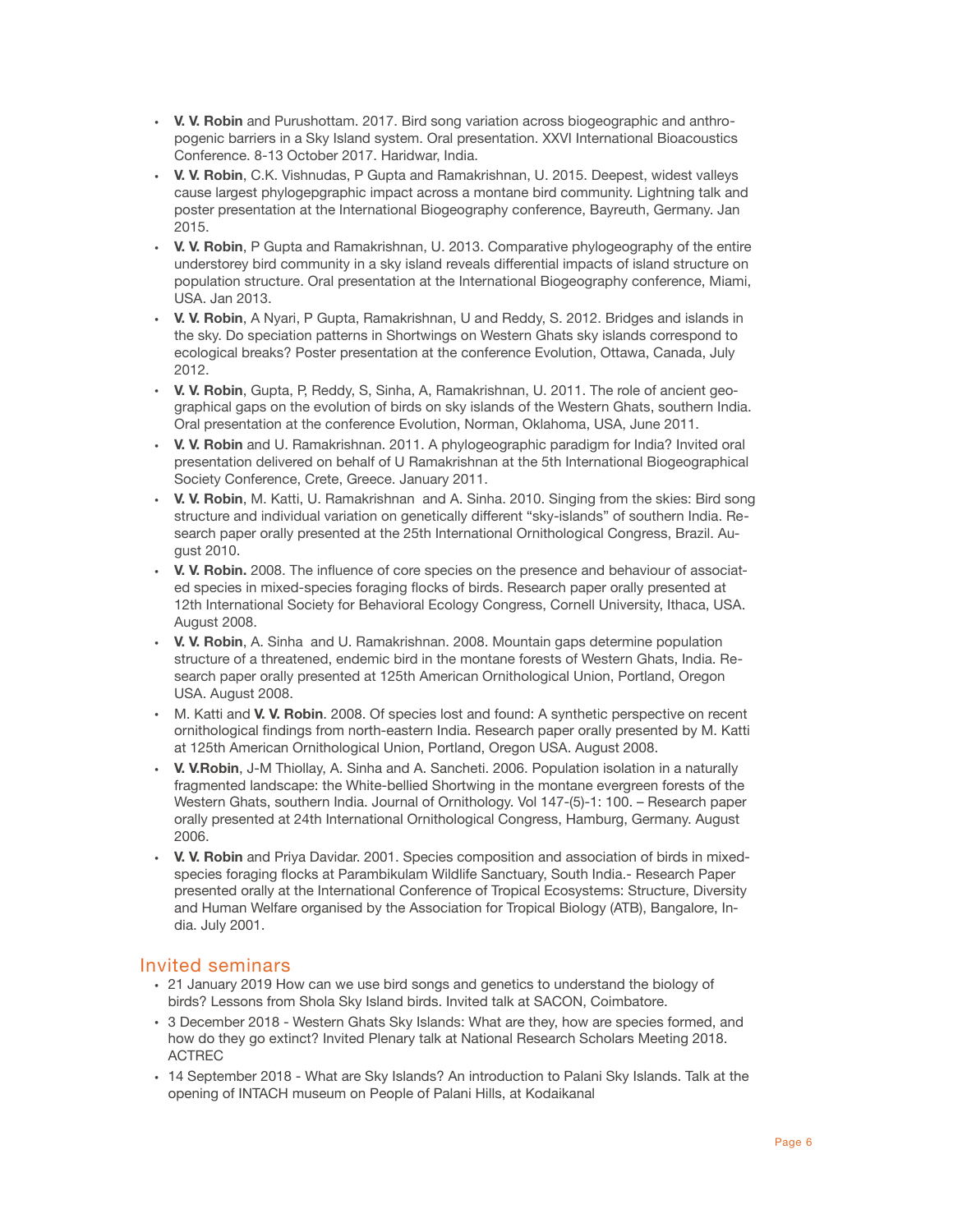- 18 October 2017 Mountain Topography & Sky Island Bird Evolution: using genetics and birdsongs (with engineering solutions) to uncover patterns. Invited lecture IIT Tirupati.
- 4 October 2017 Using genetics and bird songs to understand biogeographic patterns of Western Ghats Sky Islands. Invited lecture and chief guest at Wildlife Week Celebration of Pondicherry University.
- 2 February 2017 Impacts of landscape connectivity at different spatial and time scales on bird population. Invited talk & co-chair at National Conference on Geospatial Technologies for Rural Development (NCGARD 2017), to be held on 2nd & 3rdFebruary 2017 at the Gandhigram Rural Institute – Deemed University, Gandhigram
- 5-7 January 2017 Sky Islands of the Western Ghats. Invited talk and chair of a session at Young Ecologists Meet and Interact YETI 2107 at Tezpur University, Assam.
- 4-6 October, 2017 Genetic and bird song differentiation across natural and anthropogenic barriers on Western Ghat Shola Sky Islands. Invited talk at Landscape Ecology and Wildlife Conservation meeting organized jointly by Wildlife Institute of India, Dehradun, US Fish & Wildlife Service and Pondicherry University.
- 23-24 March 2017 Biodiversity conservation and integrative research: Case studies from the Western Ghats. Invited talk at the Capacity Building Workshop on Animal Taxonomy for the Post Graduate students and Young Researchers organized by The Department of Aquatic Biology and Fisheries, University of Kerala, in association with Kerala State Council for Science, Technology and Environment (KSCSTE).
- Careers in Conservation Chaired and moderated session at Student Conference on Conservation Science Bengaluru. International Conference. 23 September 2016, Indian Institute of Science
- Invited to chair a session at the Annual Research Seminar of the Salim Ali Centre for Ornithology and Natural History (SACON), Ministry of Environmnet & Forests. 25 May 2016
- May 26, 2015 Phylogeography and evolution of Shola Sky Island birds. Invited talk at Kerala Forest Research Institute (KFRI), Trichur, Kerala, India.
- February 6, 2015 Islands within islands: Ecology, genetics and bird songs reveal differing effects of deforestation on isolated bird populations on sky islands of Western Ghats. Guest Talk at CES Annual in-house symposium. Centre for Ecological Science, Indian Institute of Science, Bangalore, India
- July 17, 2013 Bridges and gaps across the sky islands of Western Ghats. Centre for Ecological Science, Indian Institute of Science, Bangalore, India
- September 7, 2011 Phylogeography, song and conservation of a threatened, endemic bird in the Western Ghats, southern India. The Field Museum A. Watson Armour Research Seminar Series. Field Museum of Natural History, Chicago, USA.
- January 25, 2011 Ecology, behaviour and evolution of an endemic bird in the sky islands of southern India. Ecology department, Indian Institute of Science Education and Research, Pune, India
- March 13, 2009 Conservation biology of the White-bellied Shortwing, Biology Department Seminar, California State University, Fresno, California, USA

# Teaching experience

- Ecology lab (BIO212) course lead at IISER Tirupati, Monsoon semester
- Ecology theory course (BIO211) co-taught at IISER Tirupati, Monsoon semester.
- Taught Ecology in the Basic Biology course for PhD students at National Centre for Biological Science. Dec 2015. Course co-ordinator Dr. Sanjay Sane.
- Faculty in the 3rd DST SERB School in Avian Biology, organized by the Department of Zoology, North-East Hill University (NEHU), Shillong. September 27-October 11 2015. Taught one module on biogeography and one on population genetics. Co-taught (with Dr. Shirish Manchi, SACON) a module on conservation biology, co-taught (with Dr. Shirish Manchi, SACON) a field ornithology module, co-taught (with Dr. Scott Edwards, Harvard) a lab module of phylogeography.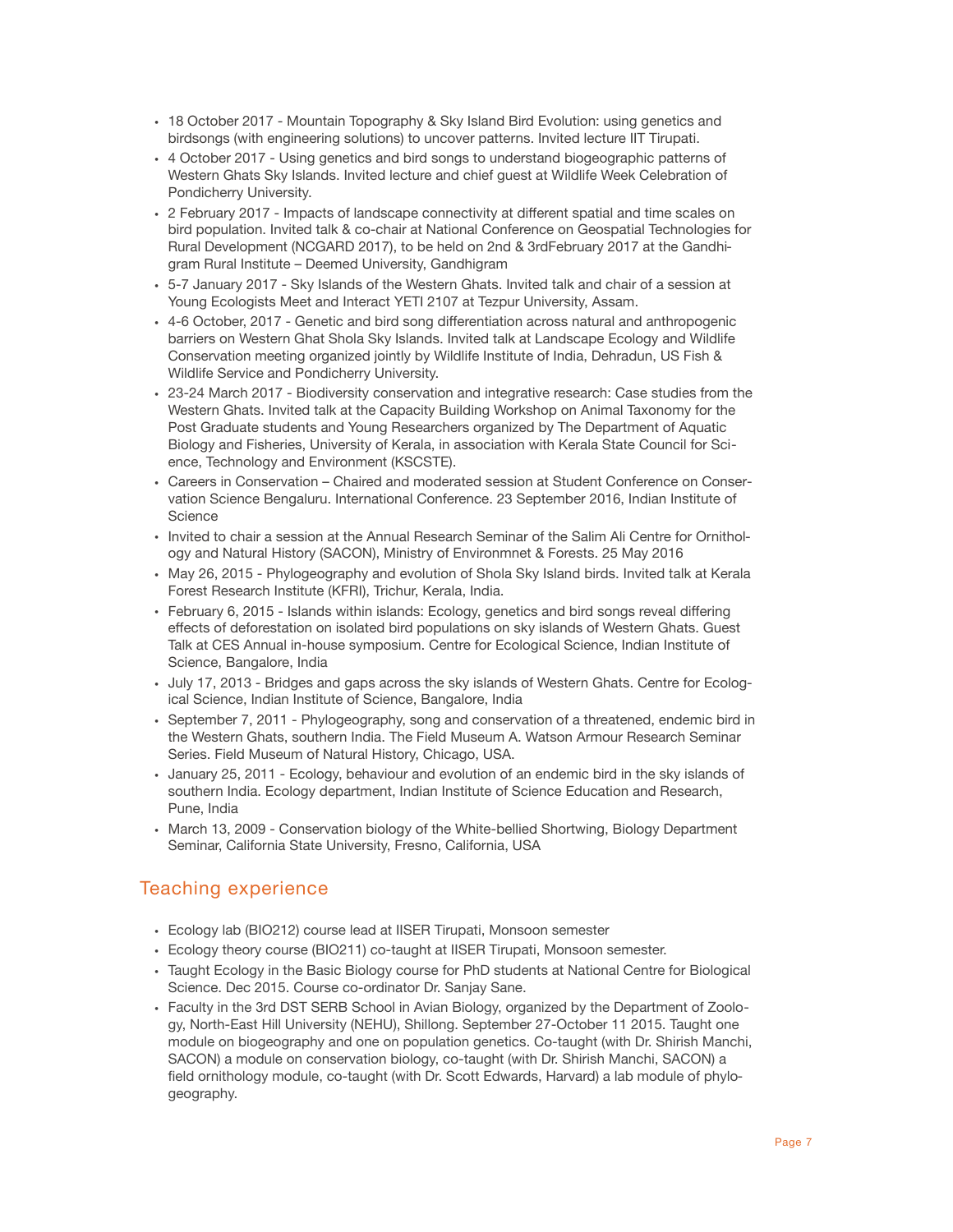- Guest Faculty in the 2nd SERB School in Avian Biology, organized by the Department of Zoology & Environmental Science, Gurukula Kangri University, Haridwar, Uttarakhand. March, 08-21, 2015.
- Co-taught module on Ecology in the Basic Biology course for PhD students at National Centre for Biological Science. Nov 2014. Course co-ordinator Dr. Sanjay Sane.
- Lecture on phylogenetic trees to understand sky island bird diversity at Workshop on Phylogenetic methods conducted by Dr. Praveen Karanth, Centre for Ecological Sciences, Bangalore. 2 August 2014
- Lecture on using phylogenetic trees for ecological research in a workshop on conservation genetics at International Conference on Indian Ornithology at Salim Ali Centre for Ornithology, Coimbatore, India. 19 November 2011
- Guest lecture on bird song at "UGC-NRCBS Summer School on BIOACOUSTICS 2011" at Madurai Kamaraj University, Madurai, India. 26 March 2011
- Guest lecture on Shortwing research as part of a multi-disciplinary Foundation Course for NIAS Ph.D. students. October 2010.
- Invited talks as resource person at the Department of Science and Technology (Govt. of India) sponsored workshop on wildlife research initiatives in north east India. Guwahati University, Guwahati - 781014, India. 21-25 October 2009.
- Guest lecture on phylogenetics for biology graduate students at California State University, Fresno, USA. March 2009.
- Guest lecture on phylogeography for biology graduate students at California State University, Fresno, USA. March 2009.
- 'Training programme on wildlife techniques' conducted for Bhutan Forest Department Officers by Nature Conservation Foundation, India. Lectures and field sessions on mark-recapture methods to estimate population densities and survival rates of populations. Jan 2007.

## Administrative and organizational experience

#### *Organizing International Conferences*

2017: One of the four core organisers of the International Biogeographic Society India meeting with about 400 participants.

2012 - 2014: One of the four core organizers of the Student Conference in Conservation Science SCCSBangalore [www.sccs-bng.org](http://www.sccs-bng.org), a sister conference to the ones in Cambridge and New York. Responsibilities included raising funds, planning content - capacity building workshops, and other organizational aspects of this conference that brings together 400-450 people from South, South-East Asia and Africa.

2009-2011: One of the core student organizers of the Young Ecologists Talk and Interact (YETI) meeting of over 400 young students from all over India [www.meetyeti.in](http://www.meetyeti.in). Responsibilities included fund raising, planning content and logistics.

2006: One of the three core organizers of the six day International Tree and Flying Squirrel Colloquia with over 100 participants from 16 countries held at Periyar Tiger Reserve, March 2006. Responsibilities included administering and organizing all the logistics and fundraising for the conference.

#### *Research Grant Administering*

2007 - 2010: One of the three members of the executive board administering a research initiative grant Narendra Babu Ecological Research Initiative Grant. Responsibilities with other members of the executive board included raising the corpus for the grant, formulating rules and regulations for disbursing the grant, sending proposals for peer review, compiling reviewer feedback, encouraging grantees to improve and resubmit proposals and organizing annual lectures.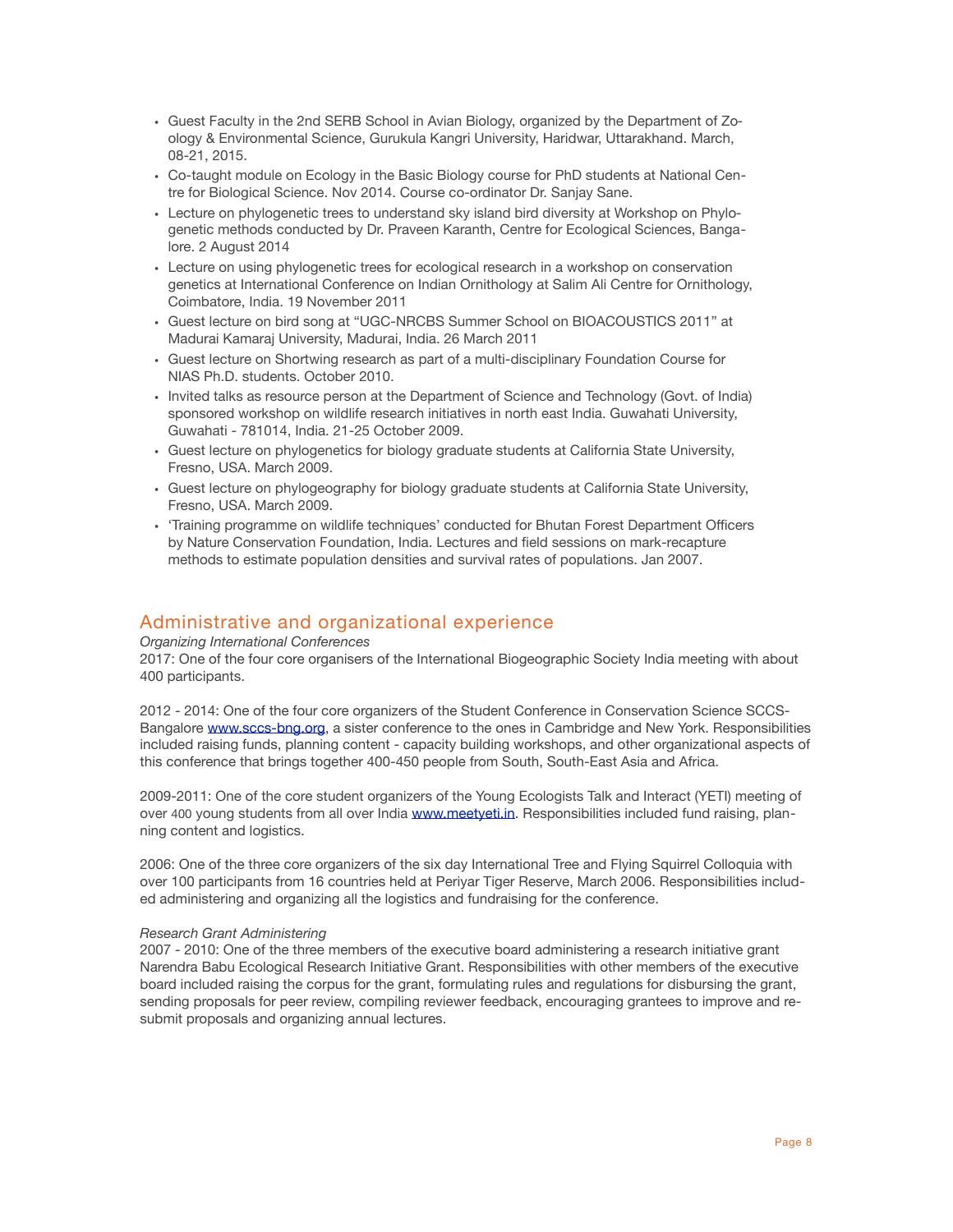## Other talks

- 1. 14 Mar 2019. Research on Sky Islands, highlights. Talk at Bioacoustics mini symposium, IISER Tirupati
- 2. 9 Feb 2019. Sky Islands. Karnataka Bird Festival, Bidar
- 3. 5 Jan 2019. Research Advisory Committee meeting, Aranya Bhavan, Karnataka Forest Department
- 4. April 12, 2018. Gandhigram Rural University, Invited talk at Centre for Geoinformatics.
- 5. Feb 5, 2018. Sky Islands, evolution and bird songs what do we understand of our biodiversity? Talk as resource person at DST Inspire camp for students. Government Arts College, Ooty.
- 6. May 27, 2015. Evolution of Shola Sky Island birds. Talk to senior Kerala Forest Department officials. Thiruvananthapuram, Kerala.
- 7. December 17, 2014. Overview of research on sky islands. Talk for Tibetian Scientific Society students organized by IndiaBioscience, Bangalore.
- 8. December 15, 2011. Bridges and islands in the sky: Speciation patterns in Shortwings of Western Ghats. Oral presentation at Young Ecologists Talk and Interact - YETI 2010
- 9. March 7, 2011. Phylogeography and song variation in populations of the White-bellied Shortwing. Talk given to graduate students at M.E.S. Mampad College, Mallapuram, Kerala.
- 10.November 12, 2010. Combining nature education with biodiversity monitoring. An introductory talk to teachers of about 250 schools at the launch of SeasonWatch, a citizen science program of National Centre for Biological Sciences, Wipro and Mathrubhumi newspaper at Thiruvananthapuram, Kerala.
- 11.November 10, 2010. Combining nature education with biodiversity monitoring. An introductory talk to teachers of about 300 schools at the launch of SeasonWatch, a citizen science program of National Centre for Biological Sciences, Wipro and Mathrubhumi newspaper at Kochi, Kerala.
- 12.October 5, 2010. Bustling airports or graveyards? The role of disturbed forests in the demography of the threatened White-bellied Shortwing. Young Ecologists Talk and Interact - YETI 2010. Oral presentation. Bangalore, India.
- 13.October 5, 2010. Exploring landscape connectivity through automated bird song monitoring. Young Ecologists Talk and Interact - YETI 2010. Poster and speed-talk presentation. Bangalore, India.
- 14.October 5, 2010. Open Ecology: A model for archiving data and sharing. Short presentation on a collaborative initiative at National Centre for Biological Sciences, Bangalore. Young Ecologists Talk and Interact - YETI 2010.
- 15.October 5, 2010. Field gear: A quick review of field gear, requirements and trouble-shooting for young field ecologists. Oral presentation. Young Ecologists Talk and Interact - YETI 2010.
- 16.April 21, 2010 Evolutionary biology and ecology of an endemic bird in the 'sky-islands' of southern India. French Institute of Pondicherry.
- 17.November 27, 2009 Evolutionary biology and ecology of an endemic bird in the 'sky-islands' of southern India. National Institute of Advanced Studies student colloquium.
- 18.October 22, 2009 Estimating bird abundances: the basics of line-transects, point-counts and mark-recapture. Talk at Guwahati University, Guwahati, as resource person at the Department of Science and Technology (Govt. of India) sponsored workshop on wildlife research initiatives in north east India.
- 19.October 22, 2009 Studying bird song and effects of habitat fragmentation. Lessons from research in the sky-islands of Western Ghats. Talk at Guwahati University, Guwahati, as resource person at the Department of Science and Technology (Govt. of India) sponsored workshop on wildlife research initiatives in north east India.
- 20.September 25, 2009 Singing in the sky: Bird song structure and individual variation on "sky-islands" of southern India. Young Ecologists Talk and Interact - YETI 2009. Oral presentation. Bangalore, India.
- 21.September 24, 2009 Did we start the fire or was it always burning? Reconstructing the evolution of Shola habitat and the role of fire through comparative phylogeography and paleoe-